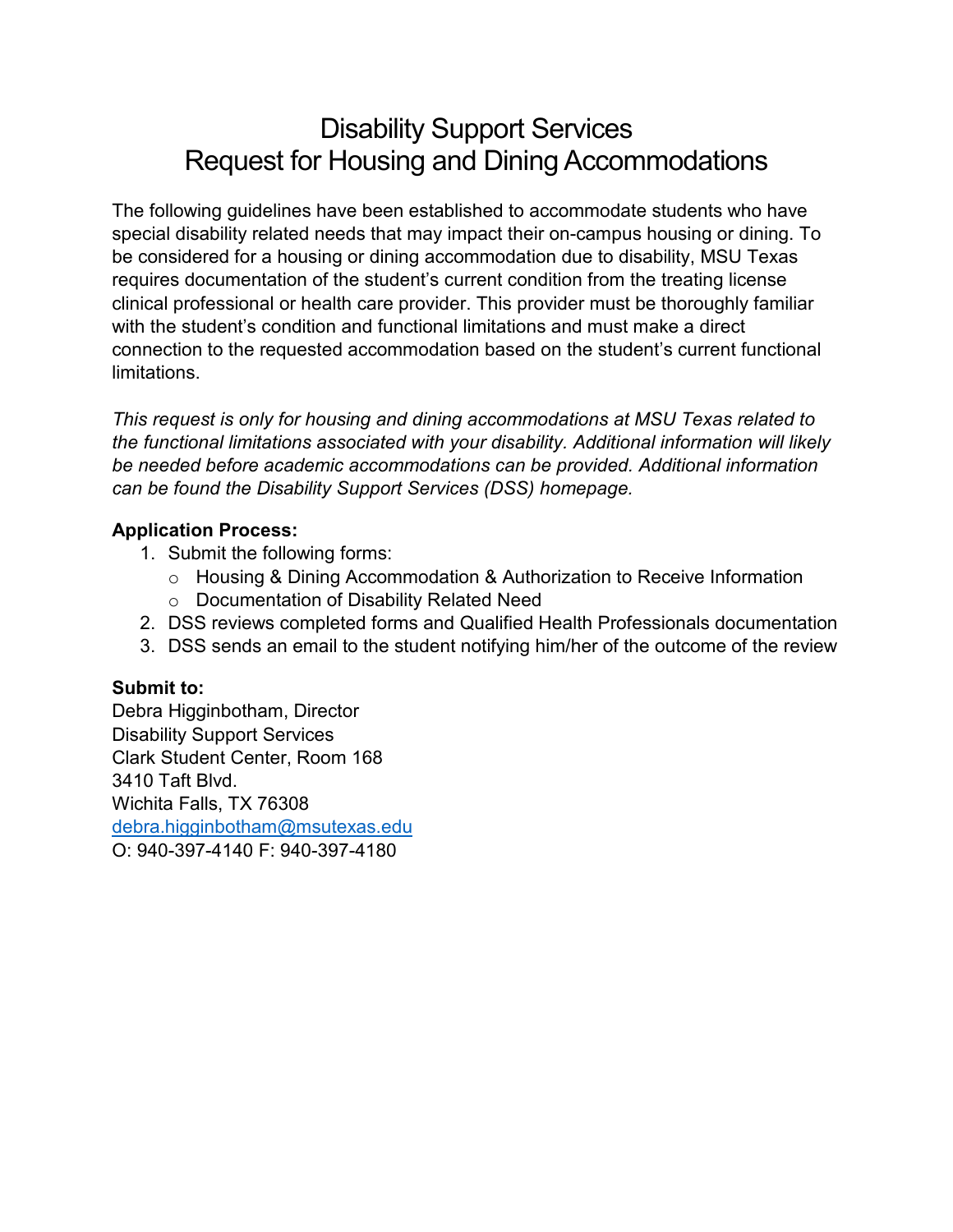## **Housing & Dining Accommodation Request Form**

To be completed by student. Please print.

| Last Name                                                                                                                                                                                                                          | <b>First Name</b> | MI |
|------------------------------------------------------------------------------------------------------------------------------------------------------------------------------------------------------------------------------------|-------------------|----|
| Age                                                                                                                                                                                                                                |                   | M# |
| Assigned Residence Hall:                                                                                                                                                                                                           |                   |    |
| <b>Mailing Address:</b>                                                                                                                                                                                                            |                   |    |
| <b>Cell Phone:</b> The Contract of the Contract of the Contract of the Contract of the Contract of the Contract of the Contract of the Contract of the Contract of the Contract of the Contract of the Contract of the Contract of | Email Address:    |    |

Please list specific housing accommodation(s) and explain need based upon documented disability. Attach additional sheets as necessary.

| Request(s) |  |  |  |
|------------|--|--|--|
|            |  |  |  |
|            |  |  |  |
|            |  |  |  |
|            |  |  |  |

Justification\*

**I understand that I must provide supporting documentation to DSS in order to be considered for accommodations in my housing and dining assignment. This includes submitting a statement of need from the appropriate Physician/Professional to DSS to support my request.** 

*\*Note – DSS reviews applications to ensure that the claimed disability is a "substantially limiting condition" as defined by the Americans with Disabilities Act.*

**(To be signed by student if age 18 or older. To be signed by parent or guardian only if student is under age 18).**

| Signature: | Date: |
|------------|-------|
|            |       |

| Date: |  |  |  |  |
|-------|--|--|--|--|
|       |  |  |  |  |